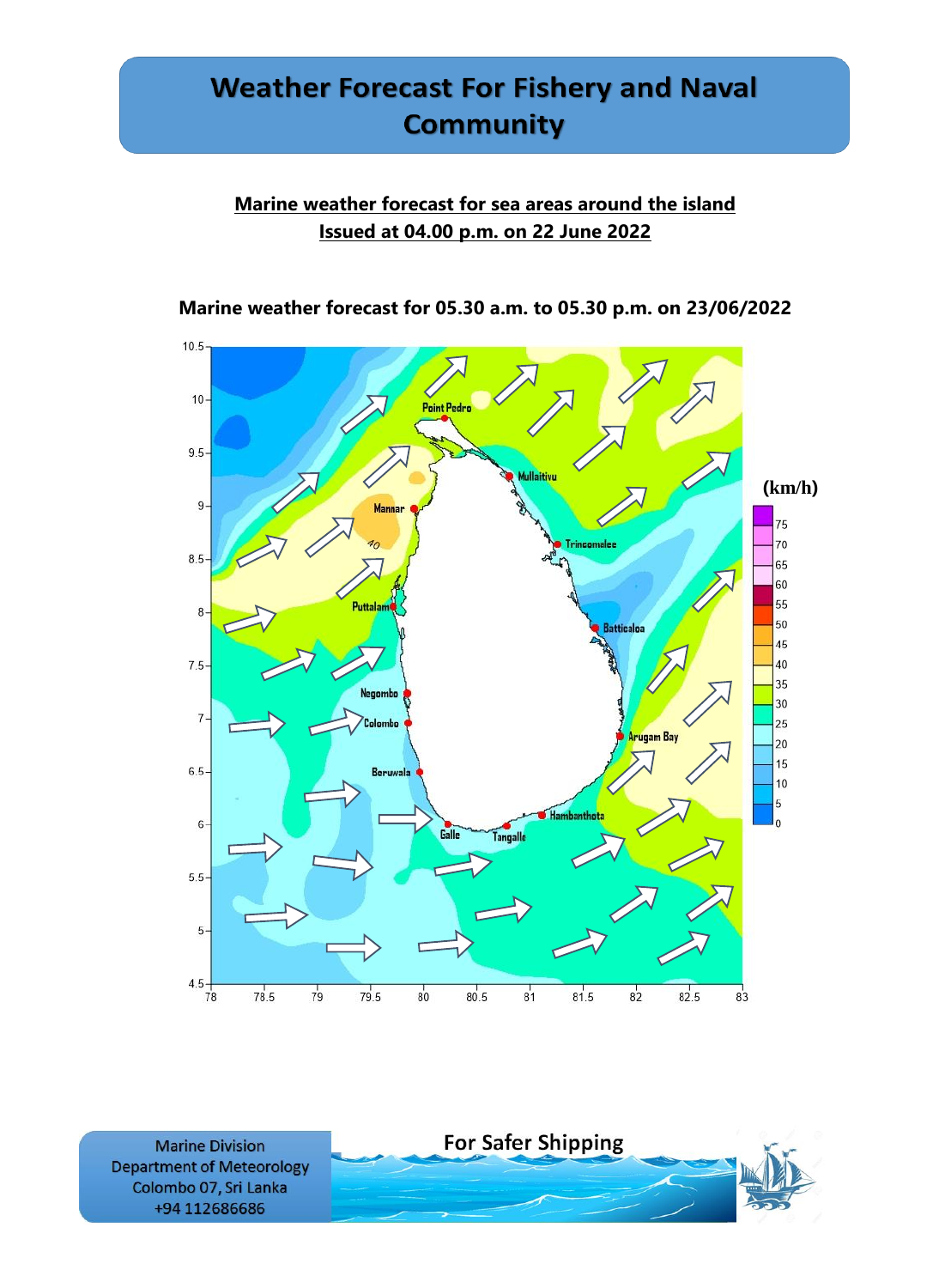| Sea Area                                   | <b>Wind Speed</b>                    | <b>Wave Height</b>                   | <b>Sea Condition</b>                             | Weather                                                                      |
|--------------------------------------------|--------------------------------------|--------------------------------------|--------------------------------------------------|------------------------------------------------------------------------------|
| <b>Puttalam to</b><br><b>Mannar</b>        | 25-35 kmph; 45-<br>55 kmph at times. | $1.0 - 2.25$ m; $4.0$<br>m at times. | Slight to<br>moderate; Fairly<br>rough at times. | A few showers are likely.                                                    |
| <b>Mannar to</b><br>Kankasanturai          | 25-35 kmph; 45-<br>55 kmph at times. | $1.0 - 2.25$ m; $4.0$<br>m at times. | Slight to<br>moderate; Fairly<br>rough at times. | A few showers are likely.                                                    |
| Kankasanturai<br>to Trincomalee            | 30-40 kmph.                          | $1.25 - 2.5$ m.                      | Moderate.                                        | Mainly fair.                                                                 |
| <b>Trincomalee to</b><br><b>Batticaloa</b> | 25-35 kmph.                          | $1.0 - 2.25$ m.                      | Slight to<br>moderate.                           | Showers or thundershowers<br>are likely at a few places in<br>the afternoon. |
| <b>Batticaloa to</b><br><b>Pottuvil</b>    | 25-35 kmph.                          | $1.0 - 2.25$ m.                      | Slight to<br>moderate.                           | Showers or thundershowers<br>are likely at a few places in<br>the afternoon. |
| Pottuvil to<br>Hambantota                  | 25-35 kmph; 45-<br>55 kmph at times. | $1.0 - 2.25$ m; $4.0$<br>m at times. | Slight to<br>moderate; Fairly<br>rough at times. | A few showers are likely.                                                    |
| Hambantota to<br><b>Matara</b>             | 25-35 kmph; 40-<br>50 kmph at times. | 1.0-2.25 m; $3.5$<br>m at times.     | Slight to<br>moderate; Fairly<br>rough at times. | Showers or thundershowers<br>are likely at a few places.                     |
| <b>Matara to</b><br>Colombo                | 30-40 kmph.                          | $1.25 - 2.5$ m.                      | Moderate.                                        | Showers or thundershowers<br>will occur at several places.                   |
| Colombo to<br>Puttalam                     | 25-35 kmph; 40-<br>50 kmph at times. | $1.0 - 2.25$ m; $3.5$<br>m at times. | Slight to<br>moderate; Fairly<br>rough at times. | Showers or thundershowers<br>will occur at several places.                   |

**Marine Division Department of Meteorology** Colombo 07, Sri Lanka +94 112686686

**For Safer Shipping** 

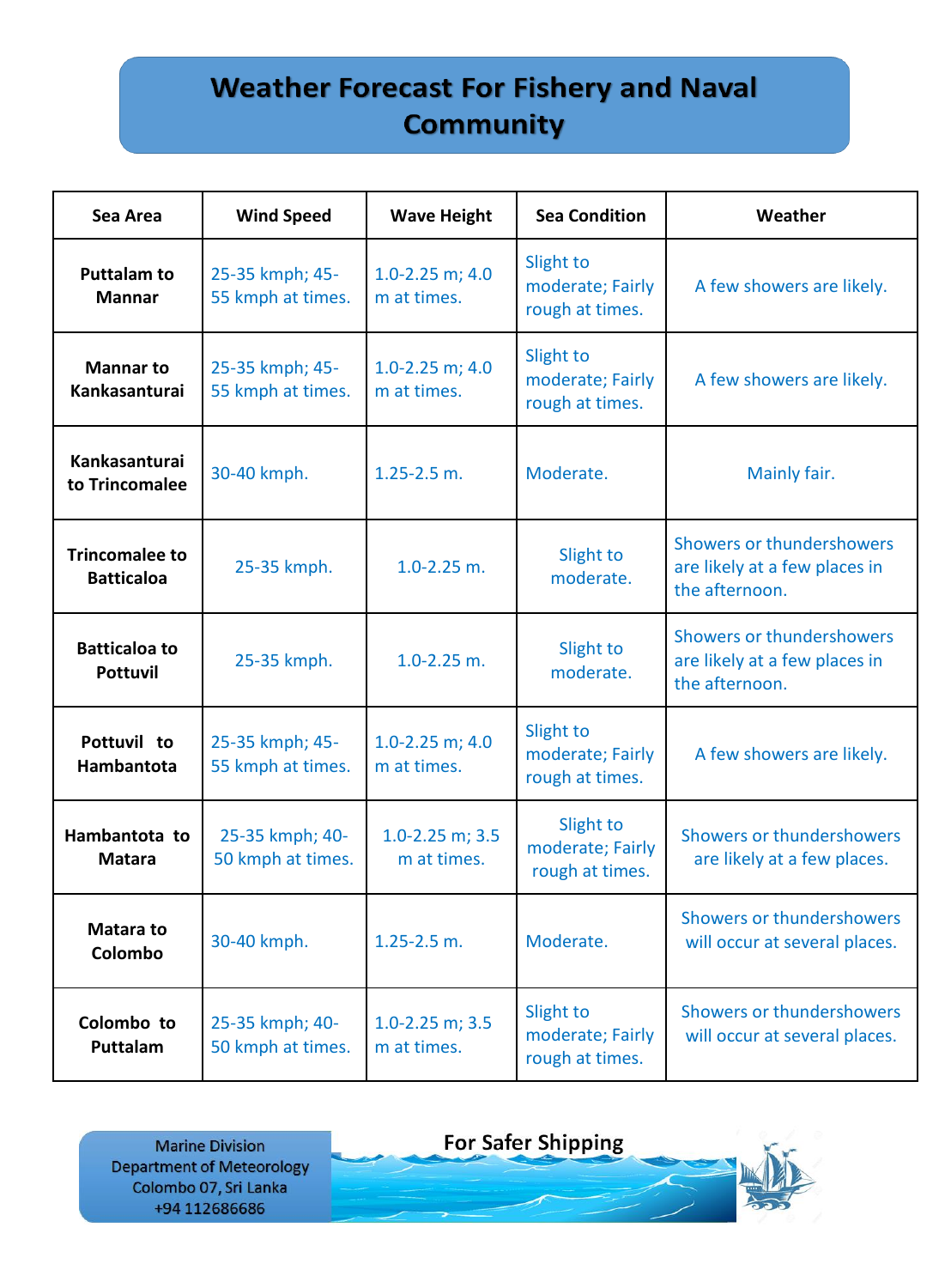### **Marine weather forecast for 05.30 p.m. on 23/06/2022 to 05.30 a.m. on 24/06/2022**



**Marine Division Department of Meteorology** Colombo 07, Sri Lanka +94 112686686